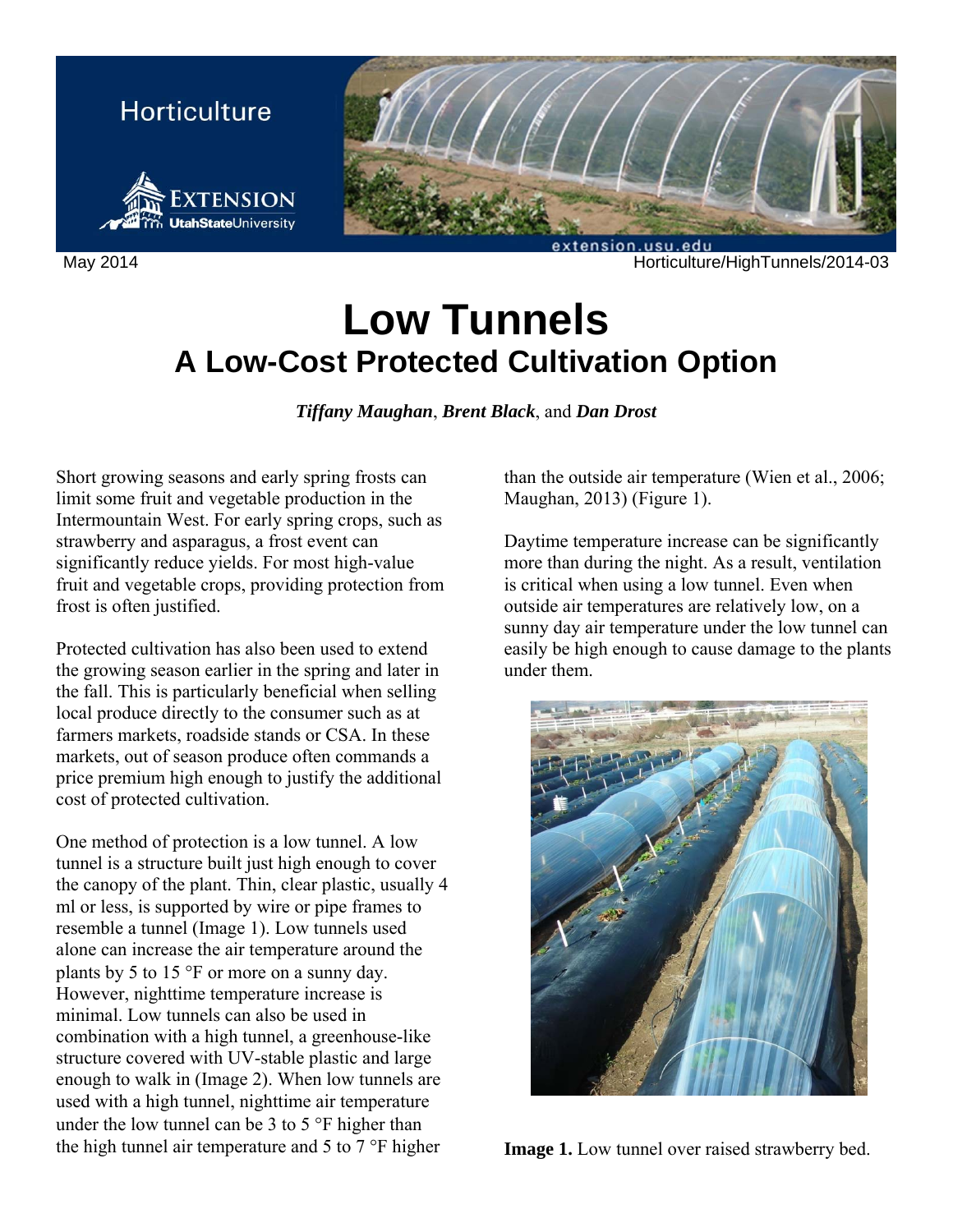

**Image 2.** Low tunnels within a high tunnel being ventilated by lifting low tunnel plastic

Depending on the design, low tunnel ventilation can either be done by lifting one or both sides of the tunnel up or by completely removing it (Image 2). For field production, perforated plastic can be used to minimize the need to ventilate. Keeping a thermometer under the low tunnel is recommended for determining ventilation needs.

#### **Construction**

Low tunnels can either be used alone or combined with a high tunnel. Depending on the intended use, the design will vary. Below are instructions for two low tunnel types: pinned tunnel, and free floating. The pinned tunnel is designed to withstand wind (can be used alone) and the free floating is designed to be used within a high tunnel and should not be used without a structure providing protection from the wind and UV light.



**Figure 1**. Air temperature outside, in a high tunnel (HT), and under a low tunnel within a high tunnel (HT+LT) over a typical 48 hour period in the late winter.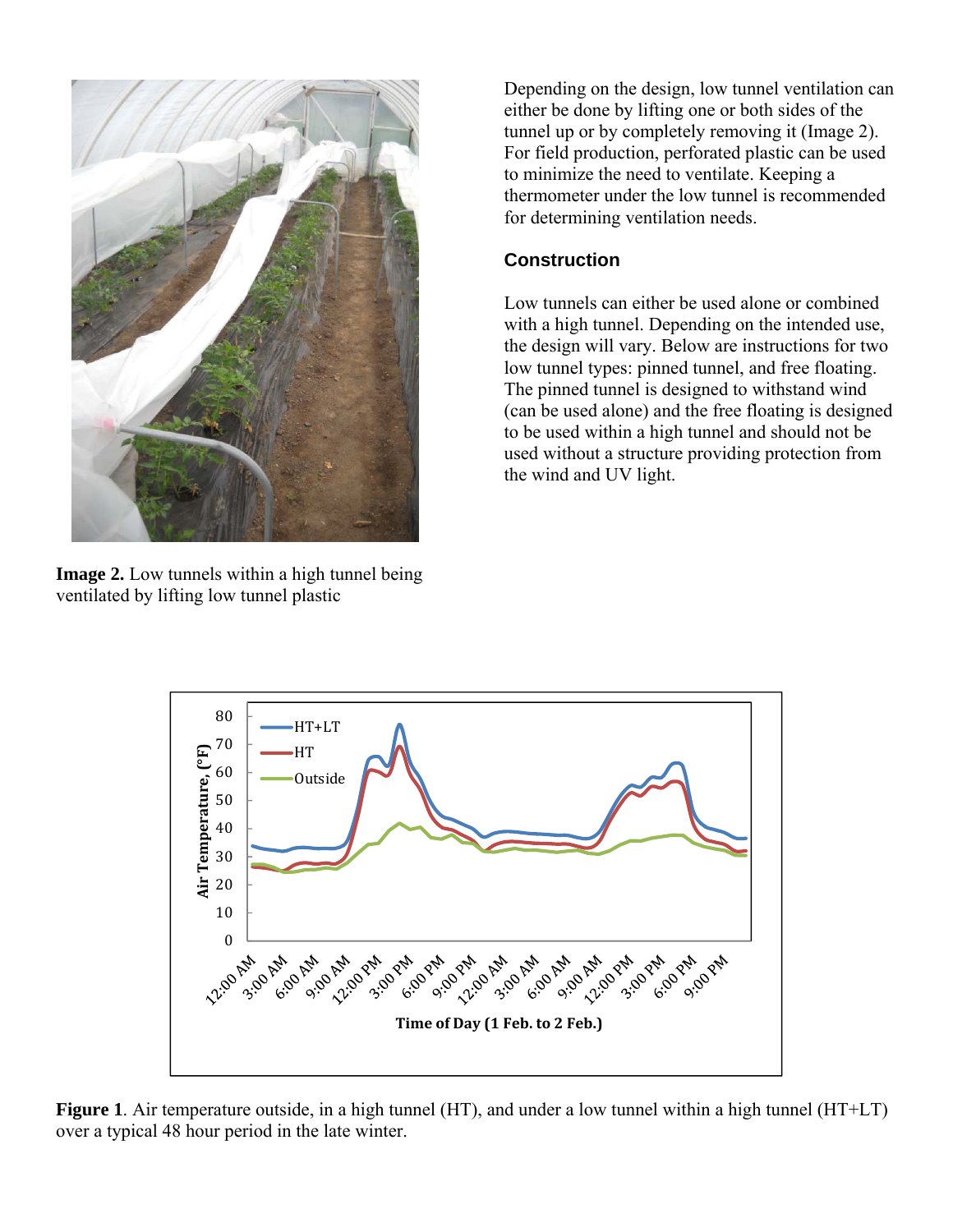## **Pinned Low Tunnel**

To build a pinned low tunnel you will need a post pounder, bolt cutters, and a measuring tape. Table 1 provides a list of materials for a 90′ low tunnel, which can be constructed with a 100′ roll of plastic. However, these tunnels can be constructed to any length to meet production needs. The material list should be used as a reference for determining the amount of material needed for individual systems.

**Table 1**. Materials needed to construct a pinned low tunnel. Quantities are presented for constructing tunnels 90' in length. Perforated or slitted plastic can be used to minimize the need for ventilation.

| Material                                   | Quantity       |
|--------------------------------------------|----------------|
| Smooth galvanized steel trellis wire (#10) |                |
| gauge)                                     | $100$ ft       |
| 1 mil clear UV-stabilized plastic (6'      |                |
| wide)                                      | $100$ ft       |
| Sandbags (grocery sack filled with sand)   | 12             |
| T-posts to secure tunnel ends $(5')$       | 2              |
| $2'$ long wooden garden stakes (1x2" size) | $\mathfrak{D}$ |
| Fencing staples                            |                |
|                                            |                |

The following description will assist you in constructing the low tunnel. Low tunnels can be used over a raised bed, or simply over a flat row. One person can place the tunnel supports, but laying and securing the plastic usually requires two people.

- 1. Using bolt cutters, cut the#10 gauge smooth galvanized steel trellis wire into 6′ lengths. Pre-cut wire is also available, usually in bundles of 100.
- 2. Five feet from each end of the row or raised bed, insert a  $T$ -post at a  $60^\circ$  angle, the post will anchor the plastic.
- 3. Starting approximately 5′ in from the T-post, lay out a 6′ wire arch every 10′ and end 5′ from the second T-post.
- 4. Push the wire arches 8″ to 12″ into the soil at the base of each side of the bed as per Diagram 1.
- 5. Pound a wooden support 6″ to 8″ into the ground under each end arch to provide rigidity and to ensure it will stay parallel to the ground. Using a fencing staple, secure the wire to the top of the wooden support.



**Diagram1.** End view of a pinned low tunnel (a) with raised bed, (b) no raised bed. Note the additional space for plants in the no raised bed option. Sand bag is for pinning the plastic down, and still allowing removal for easy ventilation.

6. Roll out plastic from one end to the other, leaving an extra 5′ to tie off with at the end. Before cutting the plastic, tie the end to the T-post. It is important to get a very secure tie. One way is to wrap the plastic around the post several times and then, using the bailing twine, tie the plastic to itself, similar to Image 3.



**Image 3.** Pinned low tunnel plastic tie off after wrapping around T-post.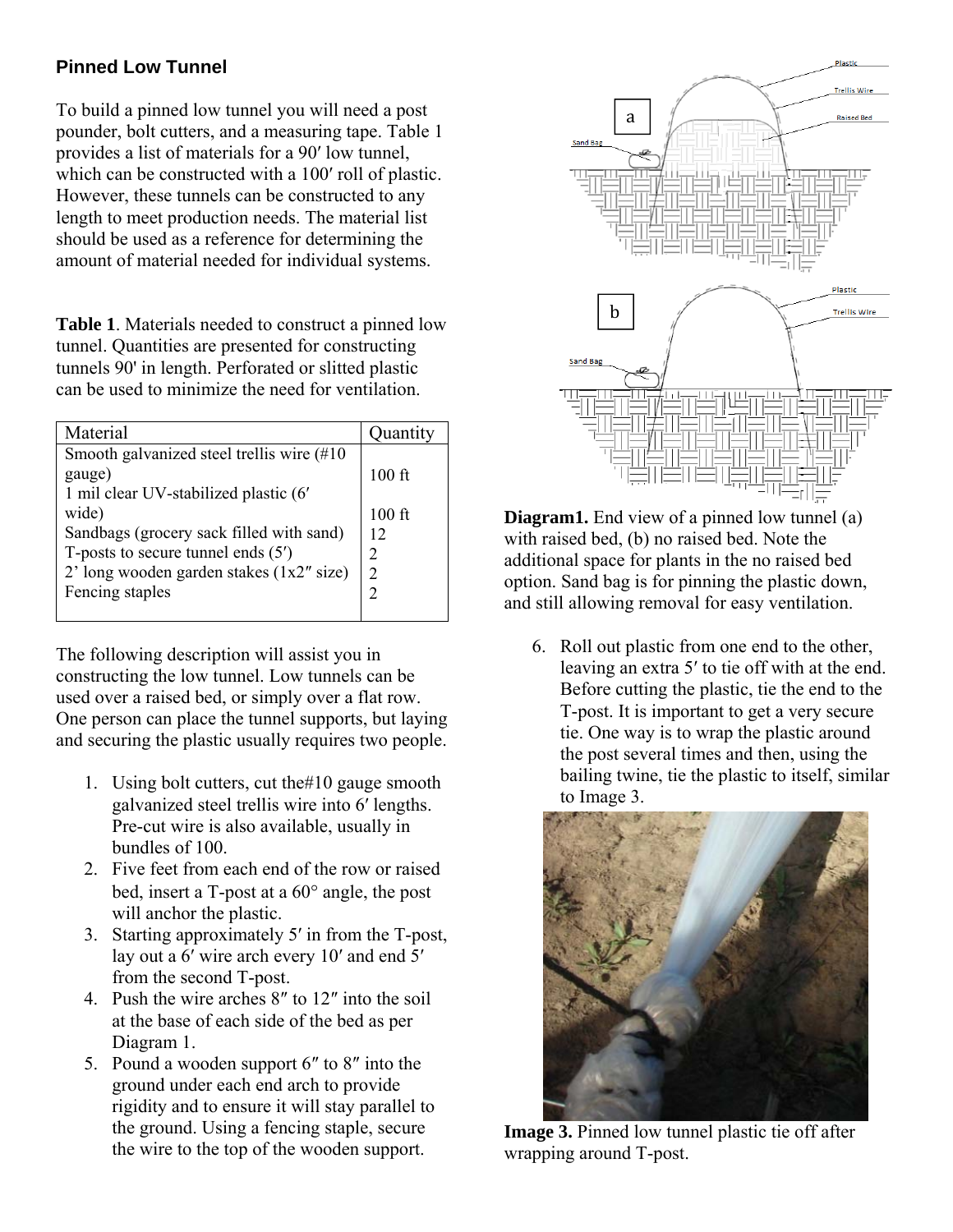

**Diagram 2**. Side view of pinned low tunnel.

.

- 7. Cut plastic, leaving at least 5′ of plastic at the other end to tie off to the T-post. Pull the plastic tight across the wire arches, making sure the plastic has not twisted. Tie the end to the T-post, pulling the plastic as tight as possible. Keeping tension on the plastic from one end to the other will help the tunnel withstand wind.
- 8. Push additional wire arches into soil between the wire arches under the plastic. Resulting in every other wire arch being above the plastic (Image 4).



**Image 4.**Wire arches above and below the low tunnel plastic.

- 9. In areas prone to strong winds, the sides of the plastic need to be secured. On the windward side, bury the edge of the plastic with soil. This helps keep plastic in place during windy conditions.
- 10. On the other side of the low tunnel, either cover with soil or place sand bags every 10′. Use extra bags to hold down the tunnel ends near the T-post and the first arch. Bags can be removed, and the plastic lifted on that

side to allow for ventilation on sunny days. Both sides can be buried with soil if the plastic is perforated (Image 5).



**Image 5.** Perforated plastic cover over a low tunnel with both sides of the plastic buried.

#### **Free-floating Low Tunnel**

To construct a free-floating low tunnel you will need a conduit bender, a sledgehammer, scissors, and a measuring tape. Table 2 provides a list of materials for a 90' low tunnel.

**Table 2.** Materials needed to construct a freefloating low tunnel, intended for use inside a high tunnel. Quantities are presented for constructing tunnels 90' in length.

| Material                                            | Quantity |
|-----------------------------------------------------|----------|
| $\frac{1}{2}$ " diameter conduit pipe (10' lengths) | 10       |
| 1/4" diameter pre-cut rebar (24" length             | 20       |
| 2 mil clear non-UV-stabilized plastic               |          |
| $(10'$ wide)                                        | $100$ ft |
| Bailing twine                                       | 300 ft   |
| 2" binder clips                                     | 20       |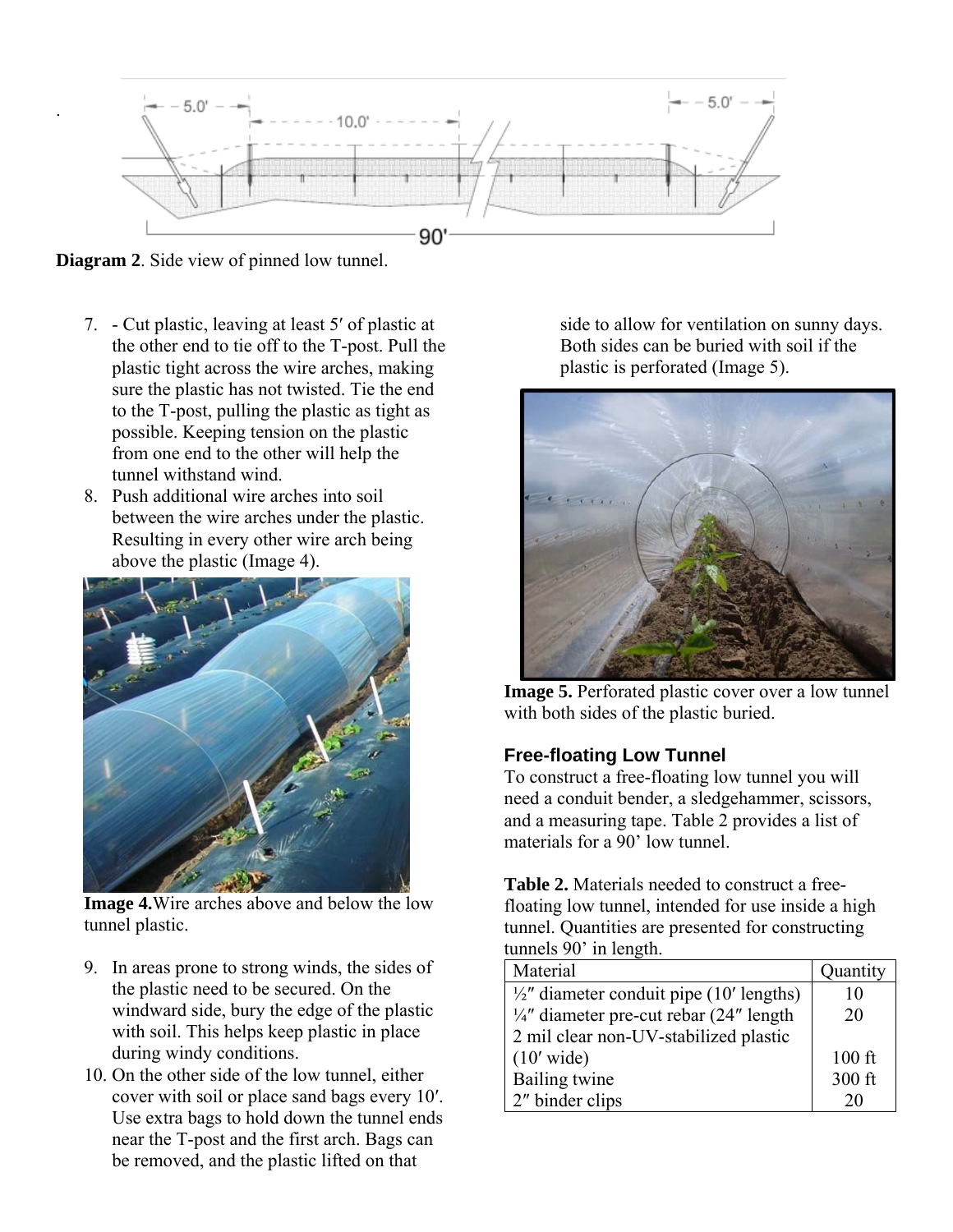The following description will assist you in constructing the low tunnel. This low tunnel can be constructed by one person and fits well inside a high tunnel. Instructions are for a 40″ tall low tunnel to cover strawberry, tomato, or pepper. For lower-growing crops, such as spinach or lettuce, a 20″ low tunnel would be sufficient. These instructions can be modified to reduce the overall height of the low tunnel.

- 1. Bend each 10' conduit length at 40″ and 80″, resulting in a square arch.
- 2. OPTIONAL: Weld washers onto each 24″ rebar, 6″ from the end. This will help stop the conduit support from being pressed into the soil.
- 3. Starting at the end of the bed, use a hammer to pound the rebar 18″ into the soil, leaving 6″ above ground. Rebar should be placed close to the base of the raised bed. Directly across from the first rebar, pound a second length into the soil at the opposite base of the bed, checking to make sure it is the right distance apart for the conduit arch to slide over both rebar ends.
- 4. Repeat step three every 10′.
- 5. Place conduit arches over each rebar pair.
- 6. Tie off bailing twine on one end arch and run along top of arches, looping around each arch. Run three bailing twine lines: one on each corner and one in the middle (Image 6). These act as supports for the low tunnel plastic.



**Image 6**. Low tunnel plastic suspended by three lines of bailing twine strung between tunnel arches.

- 7. Unroll plastic and lay across top of arches and twine, leaving 5′ extra at each end to drape down to ground.
- 8. Secure plastic to top of arches using binder clips (Image 7).



**Image 7**. Binder clip securing plastic to conduit frame.

### **Research**

*Low tunnel within a high tunnel*: Low tunnels within a high tunnel add an additional increase of air temperature. Figure 1 shows air temperature on typical late winter day. During the night, air temperature under the low tunnel stays about  $5^{\circ}F$ warmer than outside air and  $3^{\circ}$ F warmer than the high tunnel. This additional temperature increase may be the difference between frost protection and frost damage.

Low tunnels have been evaluated in Utah on several crops; both when used with a high tunnel and when used in the open field. Table 3 shows how low tunnels in high tunnels impact the performance of strawberry, spinach, and beans. In most cases, the use of a low tunnel within a high tunnel improves yield, positively affects seedling performance, and may further extend the harvest season.

Table 4 illustrates the effect of low tunnels used outside. Lower productivity in strawberry was due to early flowering and subsequent frost damage to those blooms. Higher yields were noted with early asparagus but tunnels did not increase total asparagus productivity. Peppers grown under low tunnels established quickly, grew rapidly and this translated into higher yields later in the season.